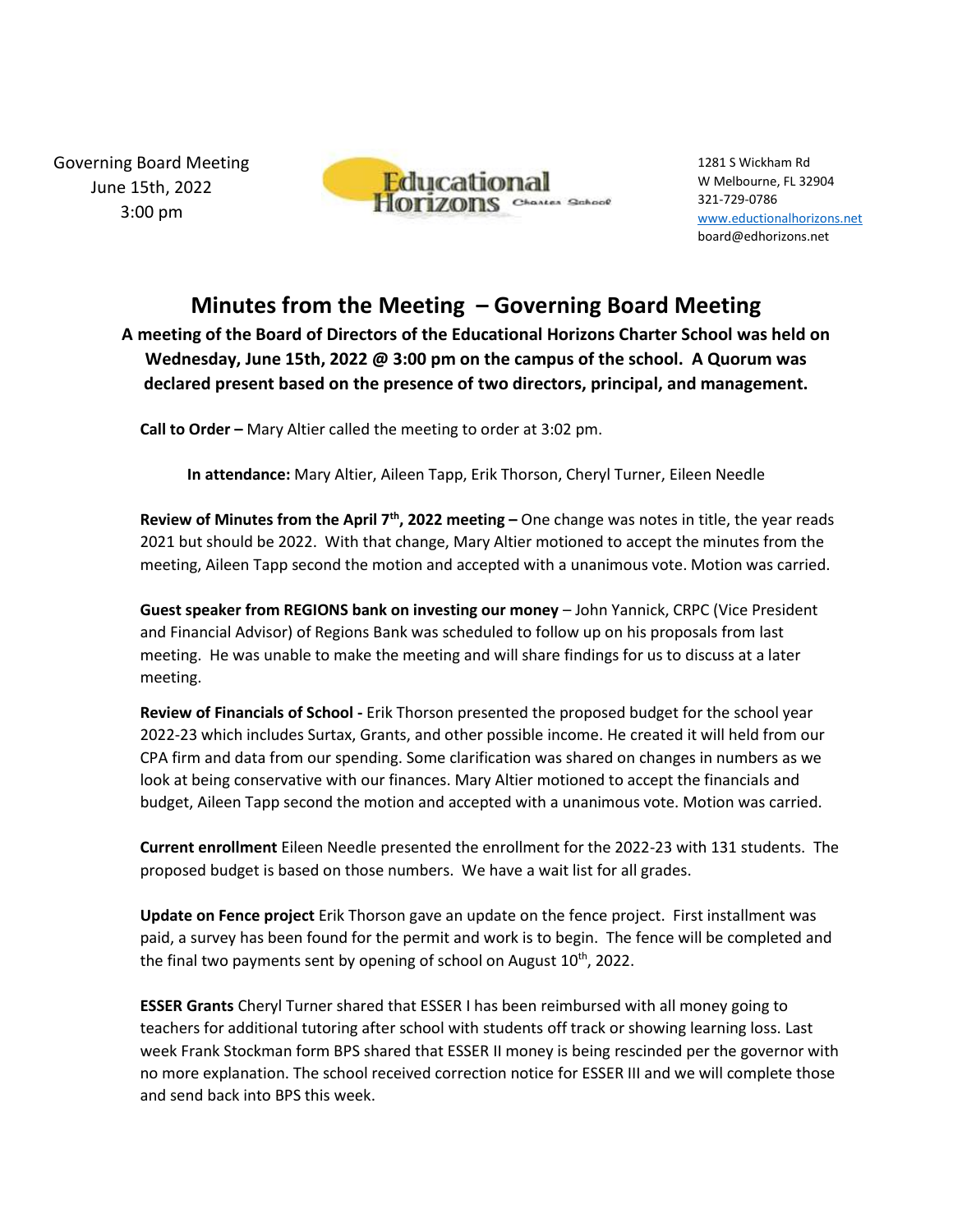**Governing board member commitment for 2022-23** Cindy Thomas has given her notice to be taken off the board. Her commitment to the board was in conjunction with the transfer of property and school. At this time, she will stay as the owner with Dr. Erik Thorson as the manager. With this change, she is stepping down from the board effective immediately. Mary Altier accepted the resignation. Three people were presented and vetted to fill the position. Mary reviewed resumes and discussion was held. Mary Altier nominated April Etter, former parent, employee and longtime supporter of the school to take the position. Her degree and career in HR will be an asset to the board. Aileen Tapp seconded the motion and it was accepted with a unanimous vote. Cheryl Turner will extend the offer to her and begin the process of training for April. All members reviewed the charter and FL statues on conflict of interest, duties of board members, and responsibilities. Mary Altier will stay on as chair, Aileen Tapp will stay on as secretary. They both signed a conflict of interest statement for the upcoming school year. There was discussion on board member s being paid for volunteering. Both agreed they would rather stay on as volunteers. They may have to be fingerprinted again (at this time they are printed as employees). The school will pay for this if it is necessary.

**FSA and State results** To date, the results for grade 3 reading are in. The district dropped from 60% at a level 3 or above to 58%. Our school (n=13) showed 85% at a level 3 or above. Students and families have been given a code to access their scores. According to BPS this week, the system doesn't have all the grade 3 scores uploaded for parents. As we get the individual results, it will be shared with stakeholders. This is the final year for this assessment and next year it will be Ongoing Progress Monitoring which is still to be determined. Most likely it will be on the computer. Along with this, the school is ordering 70 tablets for grades K-2 and 70 laptops for grades 3-6.

**Math Text Book** There are now 28 approved publishers on the list, Cheryl Turner will attend a training on the new BEST math standard. We have a relationship with McGraw-Hill and have used them for years. Our first choice for math is Edgems and Reveal, BPS is using the same ones so hopefully it will align with district and state assessments.

**Principal Comments** We are currently interviewing for Lead 5 & 6 teacher, Reading Kindergarten teacher and part time PE and Art. The site visit was reviewed and everyone was pleased with the comments from Dr. Maier. It will be shared with stakeholders and available in the office for review.

**Managers Comments** Erik Thorson is pleased with the conclusion of year one. He looks forward to increasing the security with the fence and appearance of the school. His goal for next year is to close the academic learning gap due to Covid, keep enrollment up, and support the teachers and staff.